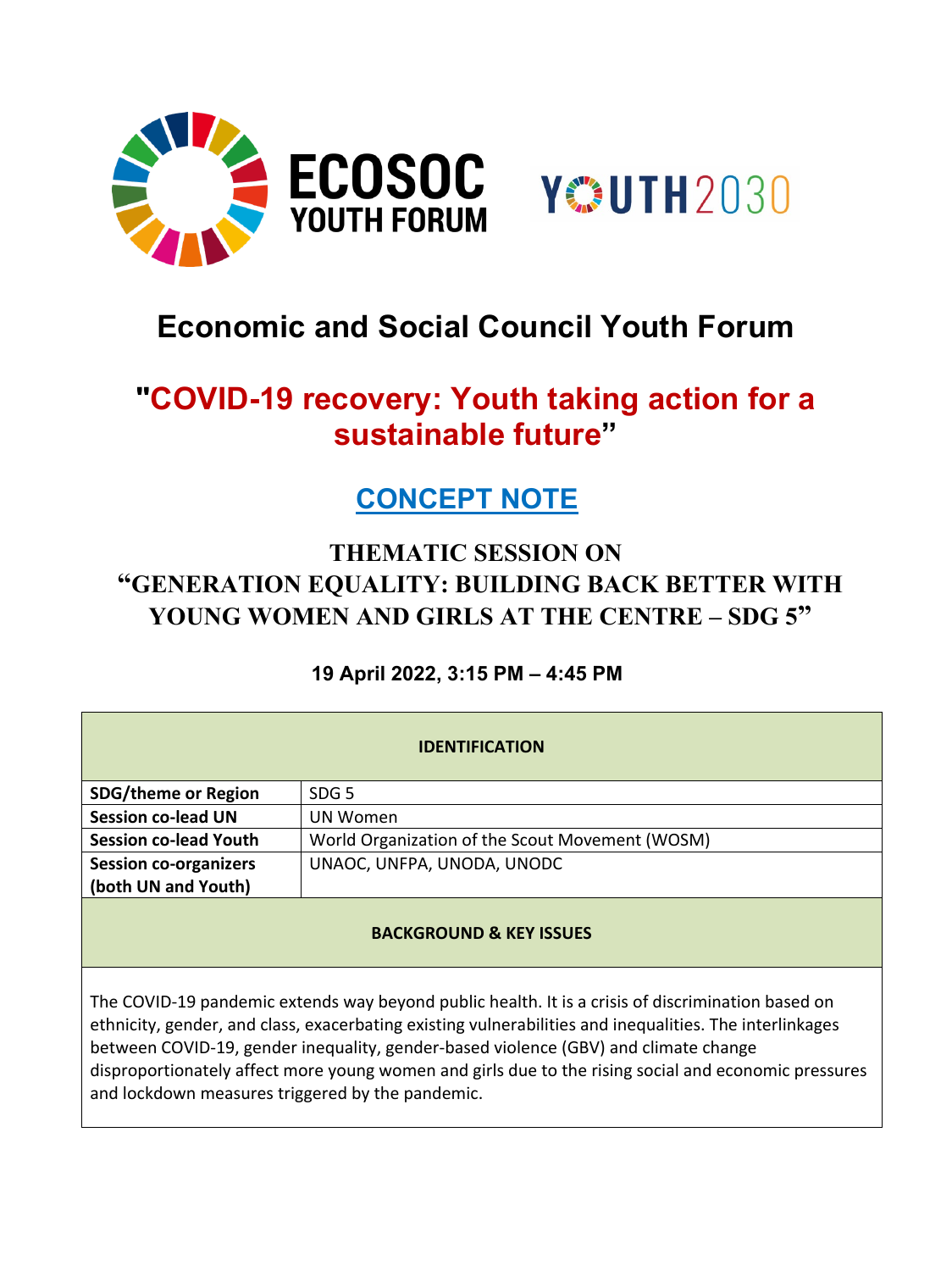The continued rise in violence against women and girls, and in addition, feelings of insecurity, restrict their lives in myriad ways, hampering their health and ability to fulfil bodily autonomy, as well as their civil, political, economic, and social rights. The increased cyber-bullying, harassment, and revenge porn has shown that young women and girls with multiple, intersecting identities (i.e., LGBTQI+ community, Indigenous and ethnic minority) are often targeted online through discrimination and hate speech. The disruption of the education systems globally, affected and continues to affect the most vulnerable learners exacerbating pre-existing gender inequalities. In conflict-affected areas, the COVID-19 pandemic has added an additional layer of threat and insecurity for women and girls. The rise in conflicts, availability of small arms, increase in mental health concerns due to lockdowns, and increase in military spending, has also led to additional risks of violence against women and girls both domestically and nationally.

However, there is strong evidence that ending violence against women and girls is possible; as the UN Secretary-General António Guterres noted, *"Violence against women is not inevitable. The right policies and programmes bring results. That means comprehensive, long-term strategies that tackle the root causes of violence, protect the rights of women and girls, and promote strong and autonomous women's rights movements. Change is possible, and now is the time to redouble our efforts so that together, we can eliminate violence against women and girls by 2030."*

Women and girls' safety is the gateway to basic health, living standards and empowerment, and a necessary condition to achieve gender equality and build back better from the COVID-19 pandemic. Increasing young women and girls' safety online, as well as in their day-to-day lives, is critical to strengthening the gender equality agenda. Prioritizing education as a public good is a crucial drive and strategy towards a sustainable recovery.

A renewed, strengthened, and coordinated approach is needed amongst agencies, governments, and civil society to fulfil the commitment set out in Our Common Agenda to place women and girls at the centre. To meaningfully combat the exacerbated inequalities that have developed due to COVID-19, policies and programs intended to support youth and adolescents must be co-created with them. Ensuring their participation is an essential step towards a new global deal for the next and future generations as part of the international system, towards gender equality and a just COVID-19 recovery for all.

The session will attempt to highlight the shared objective and potential to build synergies between GBV, climate change, peace and security, and COVID-19 in the context of the sustainable development agenda for a more youthful and adolescent-centred sustainable future.

#### **SESSION OBJECTIVES**

● Using an intersectional lens, the session will highlight youth experiences in all their diversity on interlinkages between COVID-19, discrimination, Gender-Based Violence (GBV) and the climate crisis with a particular focus on grassroots and community voices.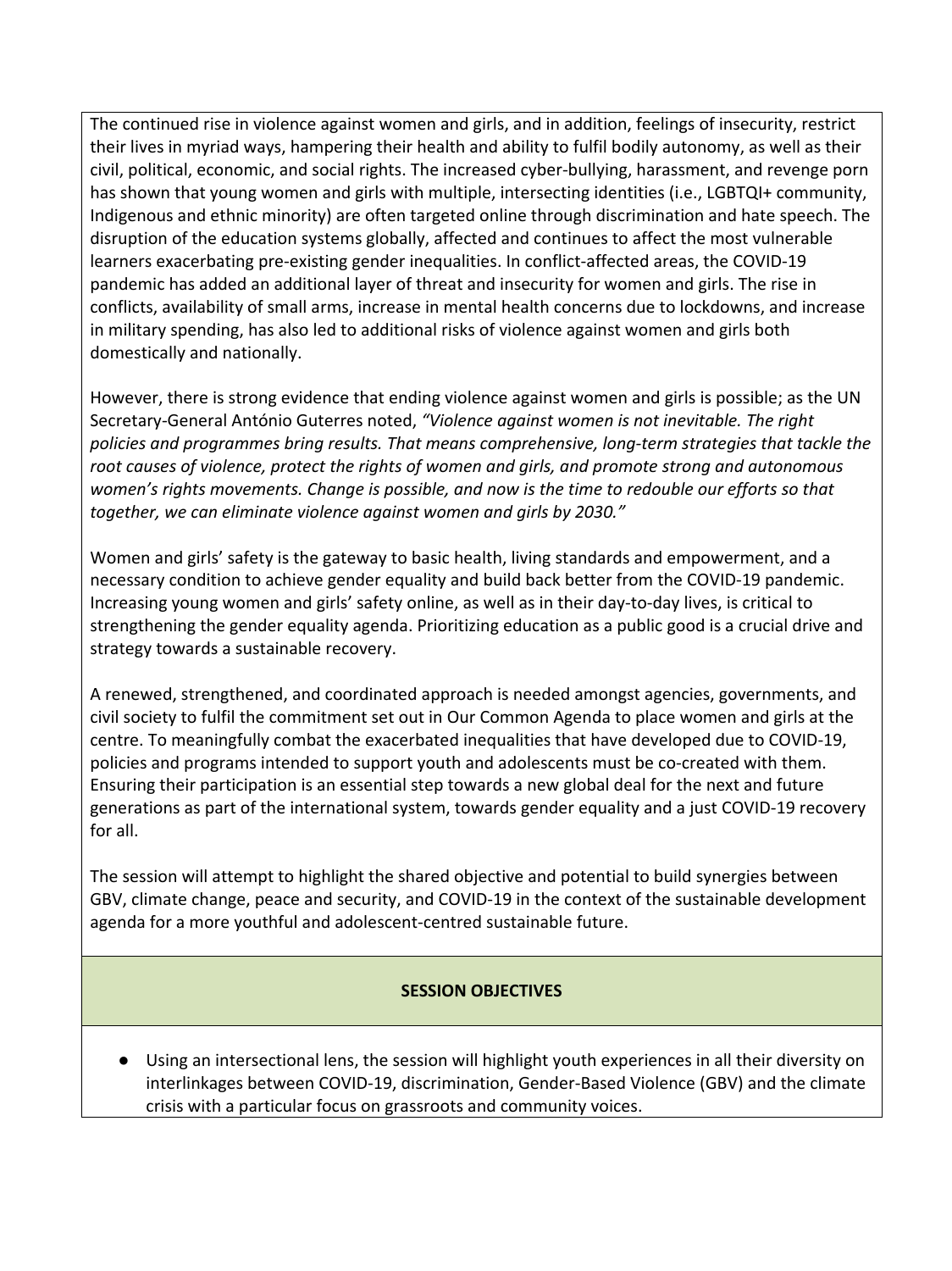- Discuss the gendered impacts of COVID-19, GBV and the climate crisis on education, health including sexual and reproductive health and rights and bodily autonomy –, peace and security.
- Share scalable solutions that take an intersectional approach in rebuilding better by highlighting young women leaders managing projects/initiatives/activities addressing GBV and/or climate crisis in COVID-19 recovery efforts including the role of small arms control and disarmament in preventing GBV.

#### **EXPECTED OUTCOMES**

- Scalable, concrete ways and interventions being done by young people in tackling and preventing GBV in their communities as actions for a sustainable future.
- Practical and concrete ways of holding duty bearers accountable for their commitments.
- A call to action that addresses GBV and the climate crisis in the context of COVID-19 recovery.
- Strengthened synergies among young people working on intersecting agendas for a more holistic approach to build back better form COVID-19.

#### **APPROACH USED TO GENERATE CONCRETE CONTRIBUTIONS AND RECOMMENDATIONS**

The outcome of this session will be inclusive through consultations taking place before the session on 19 April 2022.

- 7 regional round table discussions were carried out (30, 31 and 1 April 2022). More than 100 young people took part in the consultations.
- The results of the roundtables informed the messaging of this concept note.
- Following CSW66 and the NGO CSW Forum, events related to the theme of this session were reviewed.
- Round table findings, literature review and top-line messages from CSW66 select events will inform the session. A 2-page recommendations document and calls to action will also be shared during the forum.

#### **OVERALL STRUCTURE AND FLOW**

Slide show while participants are being let into the session

**Moderator** Chamathya Fernando - Sri Lanka

#### **Keynote speakers**

- Emmanuela Zandi Youth Leader Democratic Republic of the Congo
- Sarah Nibbs UN Women Asia Pacific Regional Director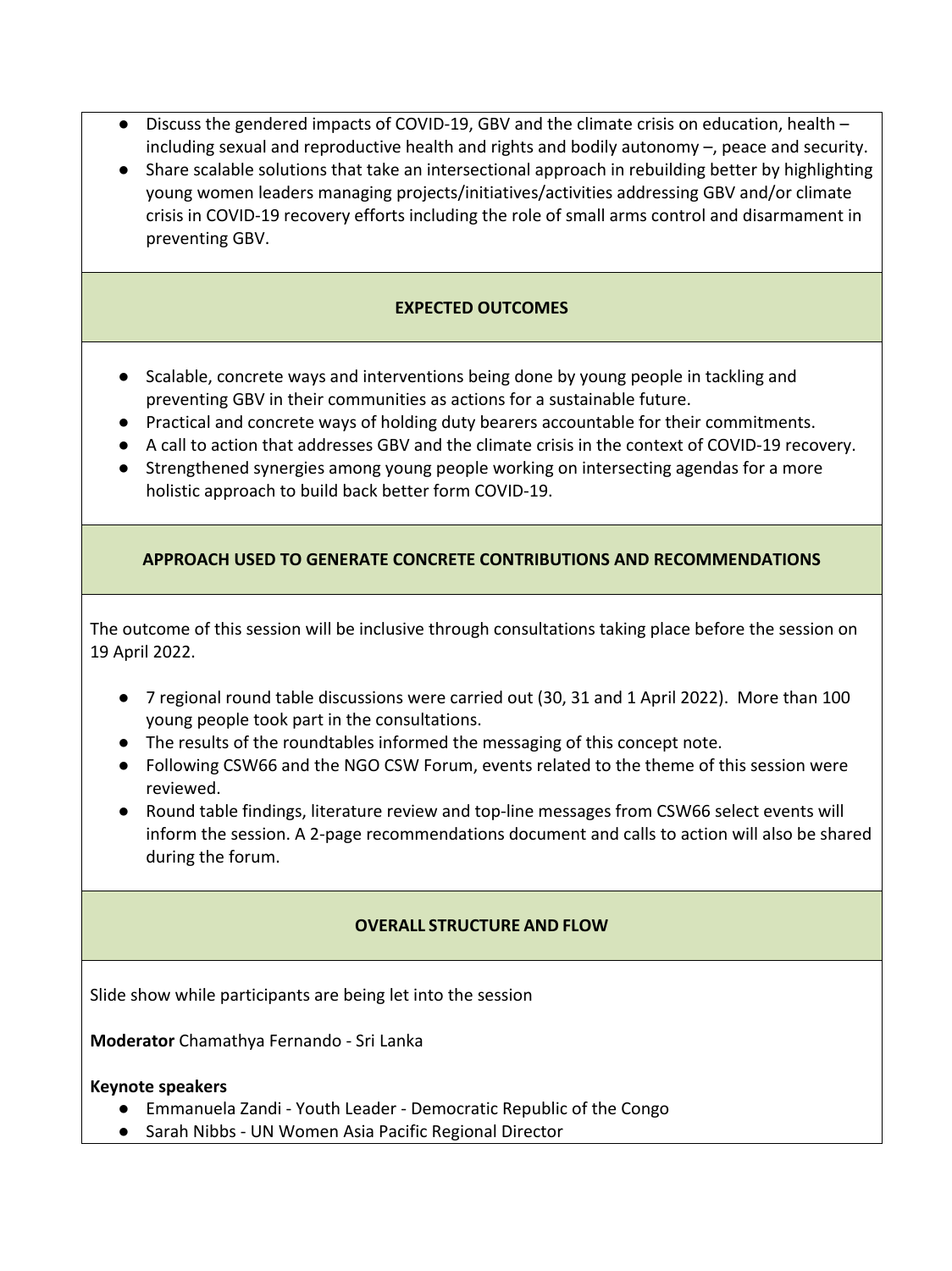**First Dialogue** - Youth experiences on interlinkages between gender, COVID-19 and GBV

- Irene Kendi Technical Advisor on Gender and Youth Advisor to the Cabinet Secretary for Public Service, Youth and Gender - Kenya
- Vaibhavi Maske Red Dot Foundation India
- Ramisha Ijaz Global Network of Young Persons with Disabilities Pakistan
- Bui Y Nhi YouthLED Integrity Advisory Board Member Vietnam

**Second dialogue** - Scalable solutions that take an intersectional approach in rebuilding better

- Stéphane Van de Maele Senior Advisor to the Ambassador for Women, Peace, and Security, Global Affairs - Canada
- Matheus Valois (Brazil) and Melissa El Feghali (Lebanon) World Organization of the Scout Movement
- Ixchel María José Lucas Adolfo Red Las Niñas Lideran Guatemala
- Naomi Ekpoki The Senema Love Foundation Nigeria

Closing

- Summary of the session sharing the outcome document
- Call to action

#### **SESSION DISCUSSION QUESTIONS**

- How can youth play an active role in preventing violence against women and girls, as well as protecting survivors, in the context of building back better?
- What are the good practices, strategies and challenges in the mitigation and prevention of GBV and in the protection of women and girls including access to health services, the promotion of access to justice, remedies and redress for survivors?
- What is the role of governments and civil society in ensuring that young people, especially young women and girls, are meaningfully engaged in COVID-19 recovery efforts and climate change discussions?

#### **NAMES OF SESSION SPEAKERS AND MODERATOR(S)**

Moderator – Ms. Chamathya Fernando - World Association of Girl Guides and Girl Scouts (*WAGGGS*)

**Keynote speakers**

Emmanuela Zandi - Democratic Republic of the Congo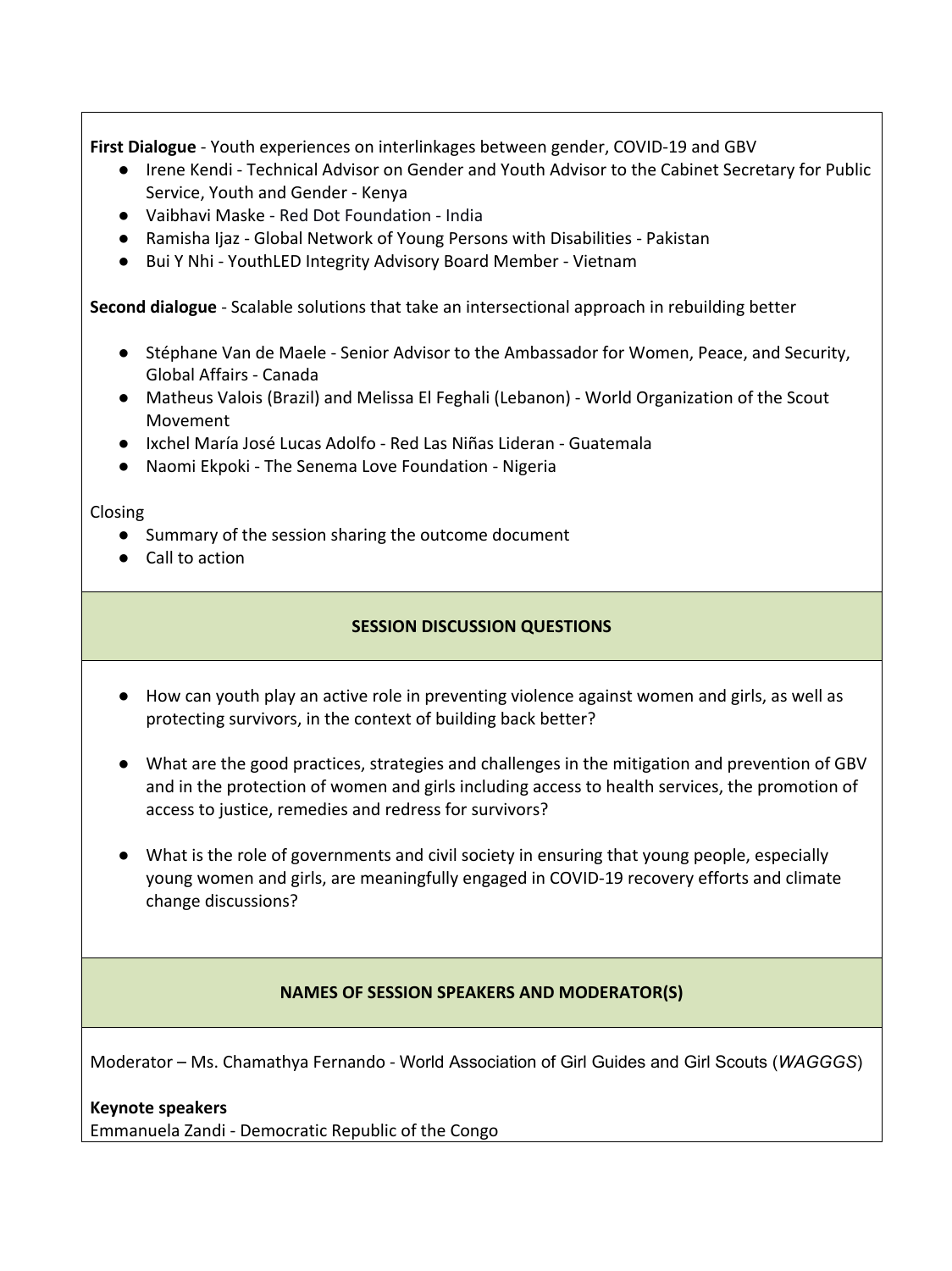Sarah Nibbs - UN Women Representative - Asia Pacific Regional Director

#### **First Dialogue - Youth experiences on interlinkages between gender, COVID-19 and GBV**

- Irene Kendi Technical Advisor on Gender and Youth Advisor to the Cabinet Secretary for Public Service, Youth and Gender - Kenya
- Vaibhavi Maske Red Dot Foundation India
- Ramisha Ijaz Global Network of Young Persons with Disabilities Pakistan
- Bui Y Nhi YouthLED Integrity Advisory Board Member Vietnam

#### **Second dialogue - Scalable solutions that take an intersectional approach in rebuilding better**

- Stéphane Van de Maele Senior Advisor to the Ambassador for Women, Peace and Security, Global Affairs Canada
- Matheus Valois (Brazil) and Melissa El Feghali (Lebanon) World Organization of the Scout Movement
- Ixchel María José Lucas Adolfo Red Las Niñas Lideran Guatemala
- Naomi Ekpoki The Senema Love Foundation Nigeria

#### **OVERVIEW OF PREPARATORY EVENT/CONSULTATION**

The following documents were reviewed, amongst others:

- Gender-Responsive Policing UN Women Event (16 March 2022)
- Climate Change and the Impact on Gender-Based Violence against Women and Girls in all their Diversity: Why Climate Action Needs a Gendered Perspective - UN Women (16 March 2022)

7 round table consultations were held on 30, 31 March and 1 April 2022

- Africa (English and French)
- Europe and Central Asia (English)
- The Americas and the Caribbean (Spanish and English)
- Arab States (English)
- Asia and the Pacific (English)

Round table consultation structure

These were 90 minutes of structured discussion, co-created and co-facilitated with youth constituents.

● Recommendations: a brief report highlighting key themes, outcomes, and quotes from participants. These briefs will be collated to develop a high-level set of recommendations, to be reviewed and approved by consultative participants from each UN agency.

#### **SUGGESTED READING**

[https://www.unodc.org/documents/justice-and-prison-reform/Assessment\\_COVID-](https://www.unodc.org/documents/justice-and-prison-reform/Assessment_COVID-19_and_CJS_responses_to_GBVAW_23Mar2021.pdf)19 and CJS responses to GBVAW 23Mar2021.pdf